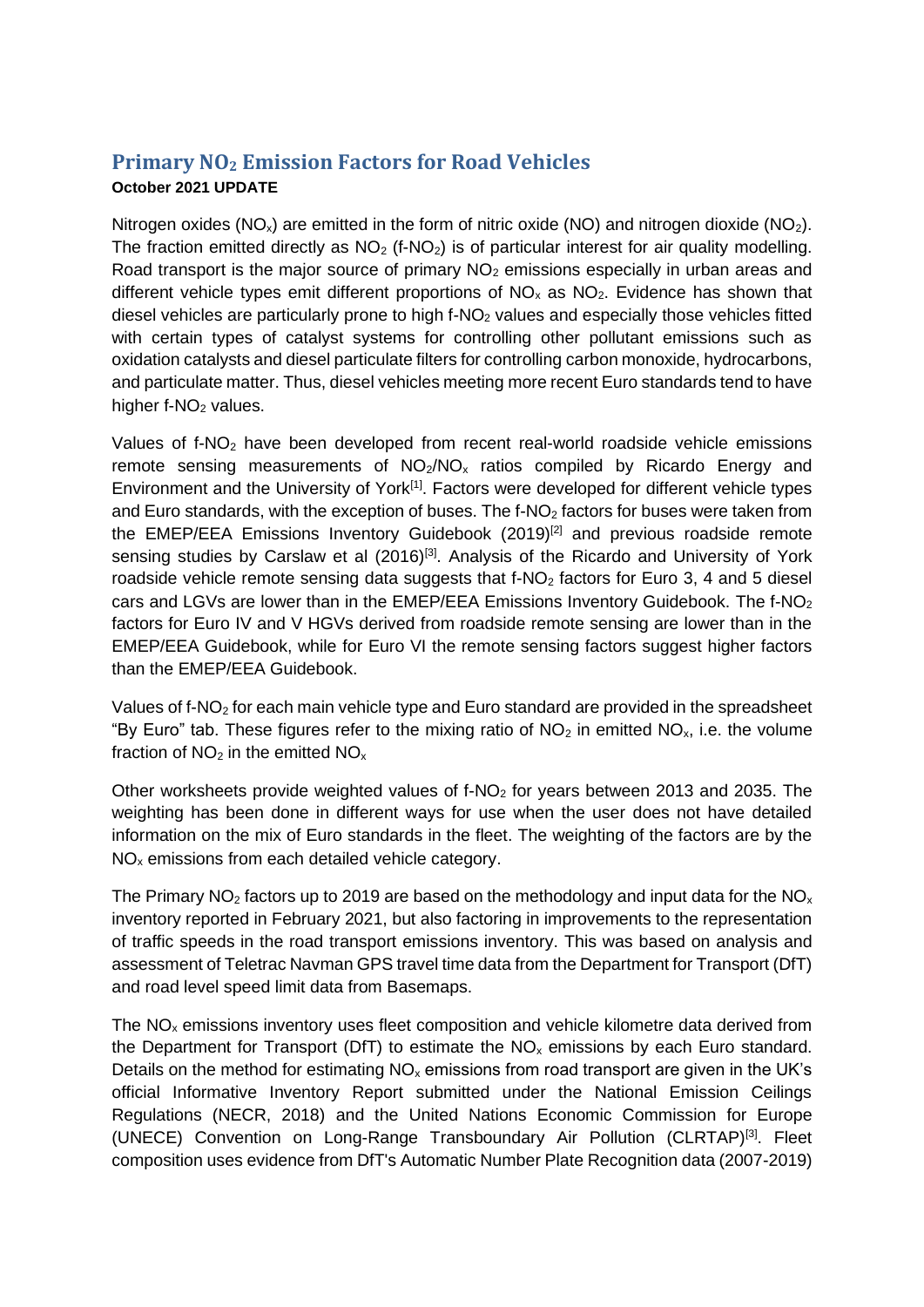on how the age and fuel mix of vehicles vary on different types of roads. The emission factors for  $NO_x$  are those derived from COPERT 5.3<sup>[5]</sup>.

Primary  $NO<sub>2</sub>$  factors are also based on the methodology and input data for the submitted version of the Air Quality Directive 2020 compliance assessment. From 2020-2035, this was based on the latest NAEI projections on road transport  $NO<sub>x</sub>$  emissions, as reported in March 2021 to CLRTAP<sup>[6]</sup> but also factoring in the updated basemap road speeds. The key assumptions behind the forecasts in weighted  $f-NO<sub>2</sub>$  factors are those that define the composition of the future vehicle fleet, future traffic activity and the corresponding  $NO<sub>x</sub>$  and f-NO<sub>2</sub> factors for current and future vehicles.

The composition of the future vehicle fleet is based on figures provided by DfT in January 2021 on sales and activities of new cars and vans and on updated assumptions made by the NAEI on future sales, annual mileage and survival rates of HGVs and buses derived from analysis of past trends. Outside of London, a fleet turnover model is used to calculate the future fleet composition using vehicle survival rates derived from trends in historic licensing data. Traffic growth assumptions for each main vehicle type come from DfT (provided in January 2021) for Great Britain (GB) projected to 2035 and re-set to the 2019 base year. Fleet composition and vehicle activity forecasts for London were provided by Transport for London in January 2020.

To account for the COVID-19 impacts on road traffic for 2020, DfT's provisional road traffic estimates for GB up to the third quarter (Q3) of 2020 were used in combination with DfT's statistics on transport use by mode for the fourth quarter (Q4) of 2020. The reduction rate calculated from these two data sources between traffic in 2019 and in 2020 was applied to adjust DfT's traffic growth rate for 2020 due to the COVID-19 pandemic. The impacts from COVID-19 pandemic were not taken into account for the projections beyond 2020.

Projections are from a 2019 base year, taking into account the introduction of new vehicles up to Euro 6/VI standards. Euro 6 standards for diesel cars and LGVs are introduced in 3 stages from 2015/16 according to COPERT 5.3.

'*Fleet-avg by area\_road\_type'*. This sheet provides values for each main vehicle class weighted by NO<sub>x</sub> emissions by each fuel type and Euro standard in the fleet. The different values for cars and taxis on urban, rural and motorway roads reflect the different mix of  $NO<sub>x</sub>$ emissions coming from petrol and diesel cars on each road type. The values for different parts of London reflect the different proportions of  $NO<sub>x</sub>$  emissions coming from diesel taxis and cars in each part of London. The different values for cars in Northern Ireland reflect the different proportions of  $NO<sub>x</sub>$  emissions coming from diesel and petrol cars in Northern Ireland due to the different petrol/diesel car fleet in this country. The different values for LGVs, HGVs and buses for London and the rest of the UK reflect the different fleet age mix of these vehicles in London as a result of the current Low Emission Zone and Ultra Low Emission Zone introduced from 2019.

*'Fleet-avg by vehicle fuel type'*. This sheet shows values weighted by NO<sub>x</sub> emissions occurring from each Euro class in the mix of vehicles on all roads outside London, but provides separate values for cars and LGVs by fuel type. This should be used when the user knows the fuel mix of vehicles on the road(s) being modelled, but not the mix of Euro standards. The factors for each vehicle type are weighted by the  $NO<sub>x</sub>$  emissions coming from the mix of Euro standards on all roads.